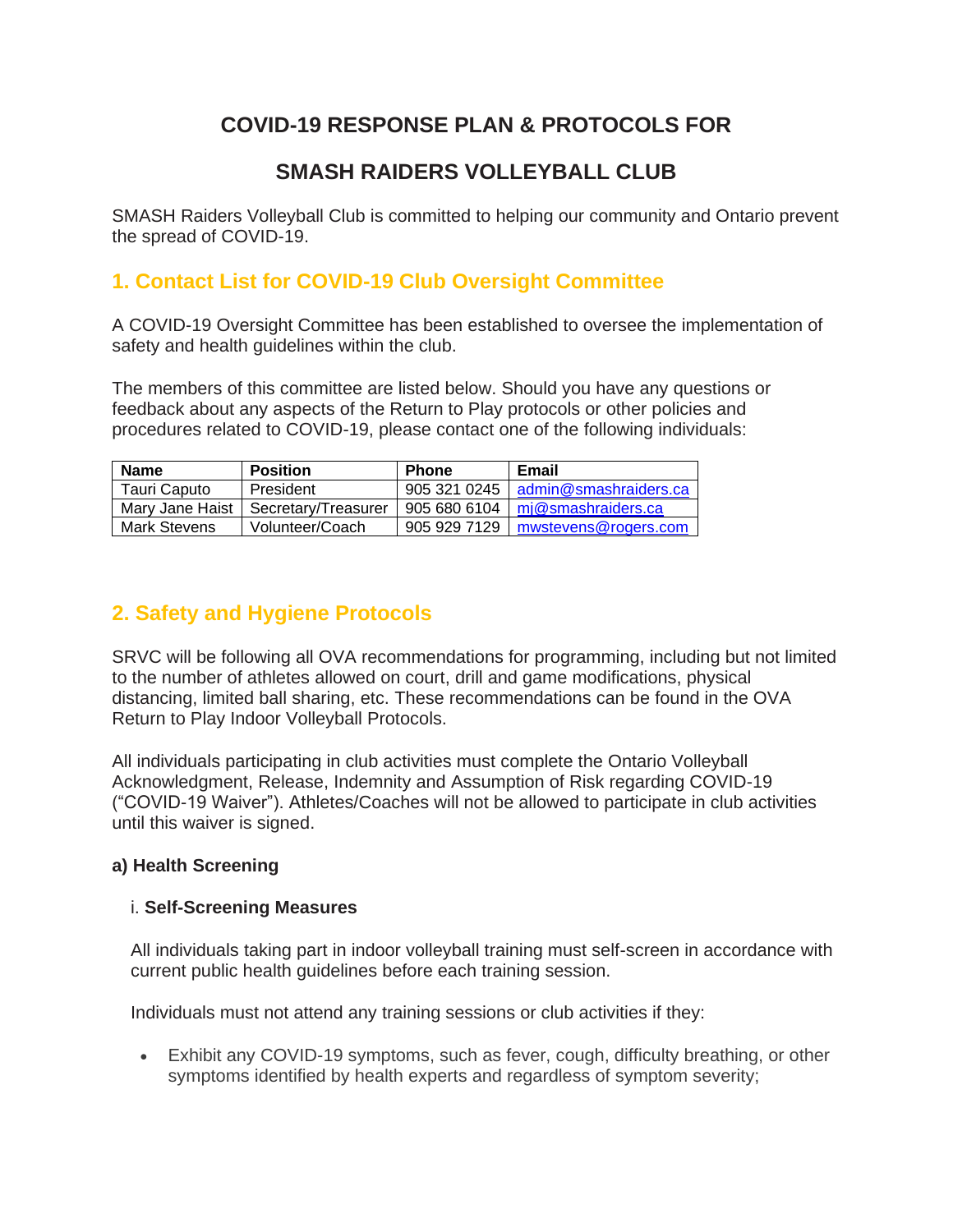- Have had close contact with someone who has or is suspected to have COVID-19 in the past 14 days;
- A member of their household has been told by a local public health authority that they may have been exposed to a confirmed case of COVID-19;
- Have returned from travel outside of Canada (must quarantine for 14 days at home);
- Have been in close physical contact with someone who returned from outside of Canada in the last 14 days;
- Are awaiting the results of a COVID-19 test the individual must self-isolate while waiting for results;
- Has been diagnosed with COVID-19. The individual must self-isolate for 14 days from the day of receiving their test results;

#### ii. **Club Health Screening**

All participants must complete a daily health screening before participation in any club or training activities.

The club will be using Google Forms for daily screenings. This information is only visible to coaches and club administrators.

**Only those participants that have successfully completed the daily health screening in Google Forms will be permitted entry.** Coaches will be responsible for ensuring the daily health screening has been completed prior to allowing participants to enter the facility. The daily health screening should not be completed more than 2 hours prior to the event to ensure that the information is up-to-date and accurate.

### **b) Participant Tracking**

Athlete, coach and volunteer participation in club or volleyball activities must be tracked daily. Participant tracking information must be recorded and kept on file to assist with contact tracing in the event of any positive COVID-19 cases within the club or training group.

Google Forms will be used to track participation. It is mandatory that attendance by athletes, coaches and volunteers is kept current in Google Forms for each event. This information is held in Google Forms for 60 days and will be used solely for the purpose of helping Public Health with contact tracing in the event that a member tests positive for COVID-19.

Coaches will be responsible for ensuring that Google Forms accurately reflects participation for each event.

It is also recommended that all participants download and utilize the **COVID Alert**  government app, which can be found here: [https://www.canada.ca/en/public](https://www.canada.ca/en/public-health/services/diseases/coronavirus-disease-covid-19/covid-alert.html)[health/services/diseases/coronavirus-disease-covid-19/covid-alert.html](https://www.canada.ca/en/public-health/services/diseases/coronavirus-disease-covid-19/covid-alert.html)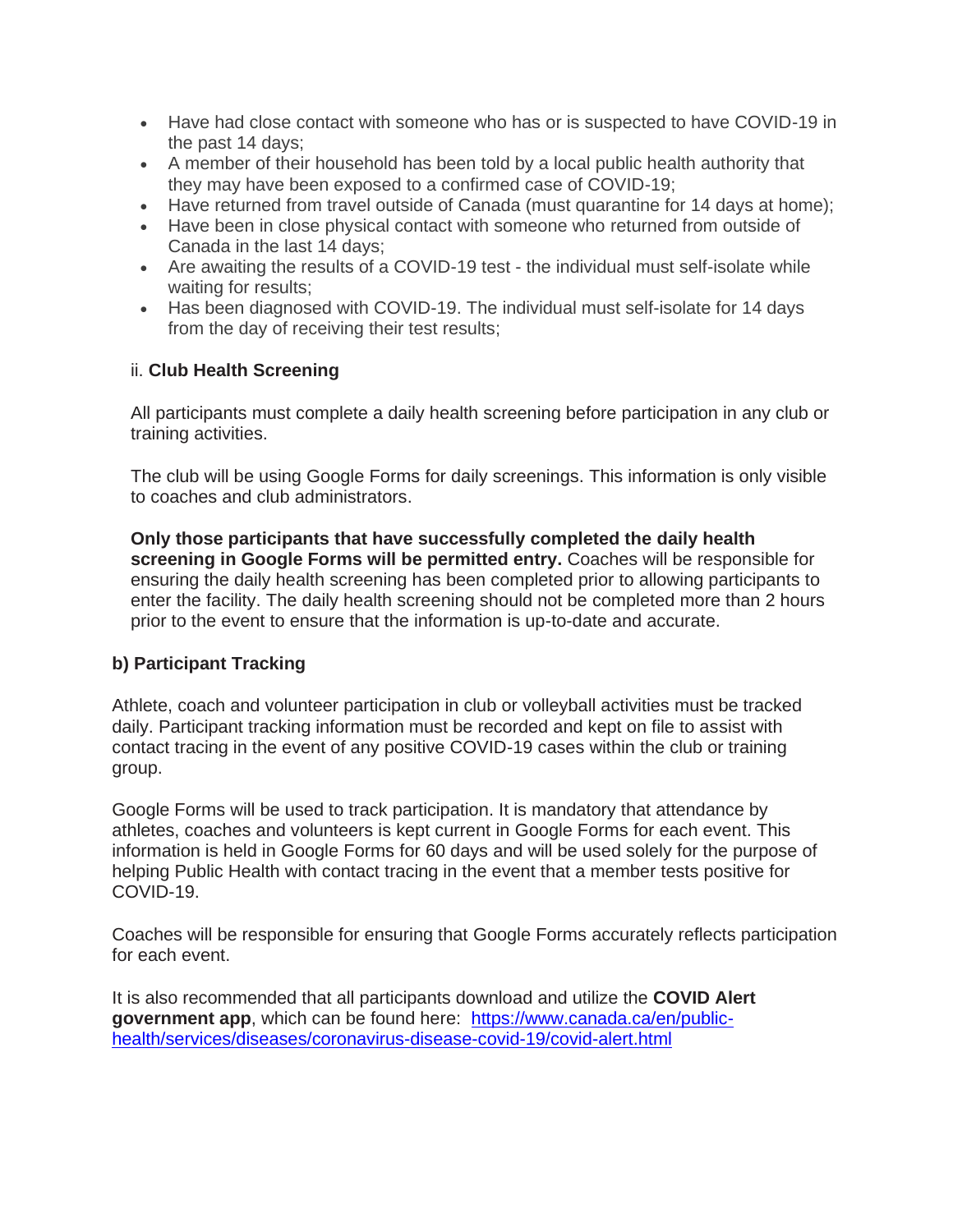### **c) General**

The following additional Safety protocols must also be adhered to:

- No spectators will be allowed in the facilities.
- Athletes/Coaches must wash/sanitize hands upon entry to the facility and at the completion of training.
- Athletes must wear a mask upon arrival to the facility, while they are walking in the facility and while they are warming up or cooling down. Athletes do not need to wear masks on the court during drills.
- Inactive players must wear a mask.
- Coaches must wear a mask at all times.
- Arrive only 15 minutes before your practice time and check-in with a coach who will verify your daily health screening is complete.
- Athletes are required to maintain a physical distance of at least 2m from any other athletes and coaches during the session, when not engaged in on-court volleyball activities (including water breaks and on-court explanations).
- Bags/equipment must be placed in an assigned space.
- Bring only the minimum, including a large full water bottle.
- Come dressed ready to go on court except for your shoes as no change rooms will be available.
- Absolutely no sharing of personal items is permitted.
- Athletes must carry your own hand sanitizer in your bag you will be required to use hand sanitizer at every water break and as you deem necessary.
- Participants must have closed containers (e.g. Ziploc bags) to allow for the safe disposal or storing of all hygienic materials (i.e. Kleenex, towels, etc).
- Celebratory behaviours that do not adhere to physical distancing are not permitted (i.e. hand slapping, high fiving, etc).
- Leave the gym immediately after your session through the designated exit for that facility.
- Coaches are responsible to sanitize balls during training breaks and at the end of each training session.

### **d) Sickness and the Volleyball Court**

If a player or coach is feeling unwell, has tested positive for COVID-19, is awaiting a COVID-19 test result, or has been in close contact with anyone who has tested positive/is awaiting a test result, the player must:

- Not enter any training facility for a SRVC sanctioned event.
- Self-isolate immediately and follow the direction of public health.
- Follow public health rules before returning to volleyball:

i. If a negative COVID test result is received and you have no symptoms, no close contact with someone who tested positive and have not travelled outside of Canada, you are not required to continue to self-isolate and can return to volleyball.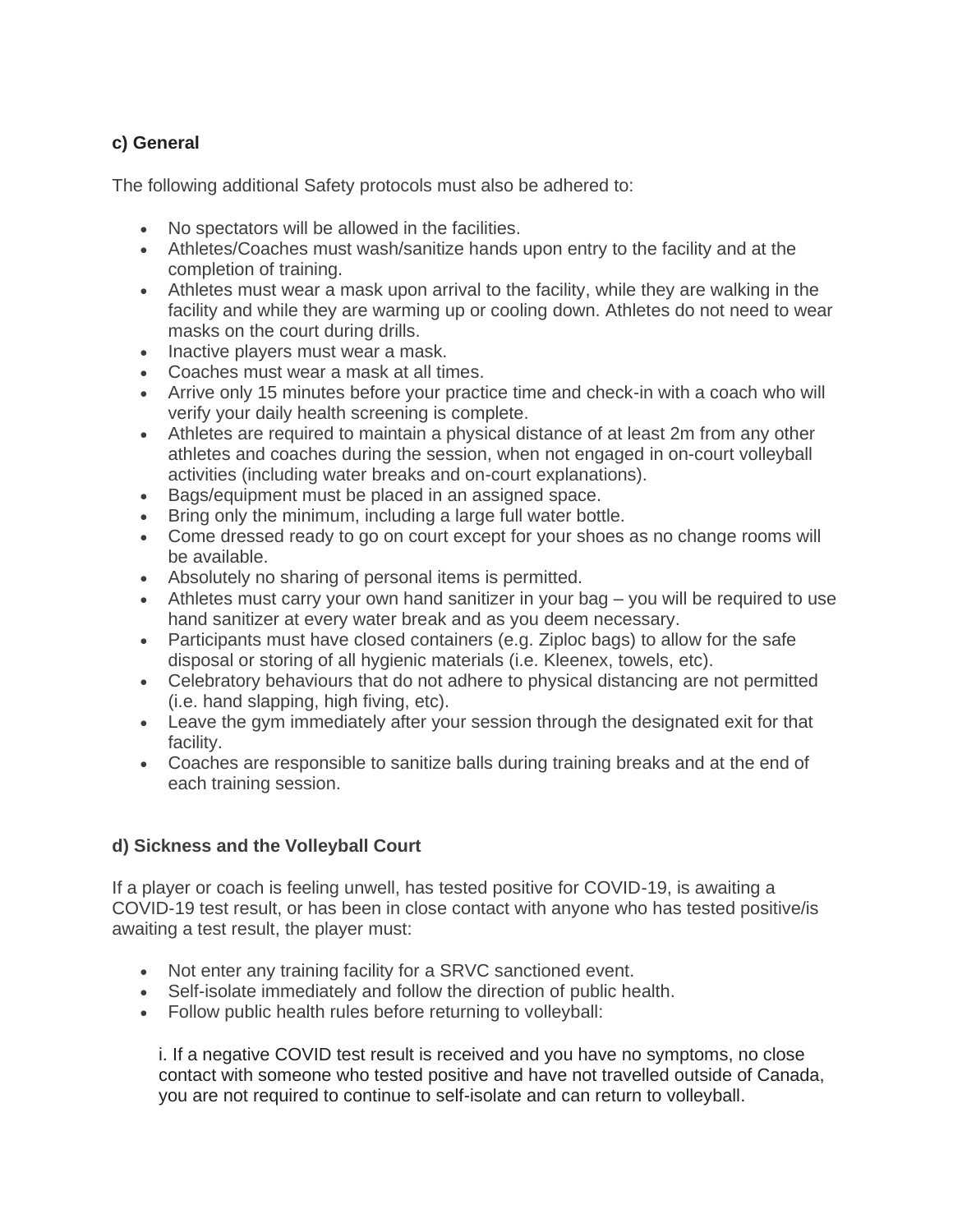ii. If a negative COVID test result is received, but you have symptoms, have had close contact with someone who tested positive or you have travelled outside of Canada, Public Health guidelines require self-isolation to continue. You must contact the Oversight Committee to review your situation before returning to volleyball.

iii. If you receive a positive COVID test result, self-isolation must continue for 14 days from the date of your swab/date of symptoms starting AND until you are symptom free.

- Report their illness and/or if they have received a positive result on a COVID-19 test, to their coach. If they were in a training event prior to feeling ill, once the coach is aware, s/he/they must also inform the facility where the training took place so that additional cleaning can take place.
- Report to their coach that they have been exposed to a confirmed case of COVID-19.

If a player begins to feel unwell while at a training session or training facility, no matter how mild the symptoms, the player should immediately:

- Tell his/her/their coach!
- Put on a face covering, maintain a physical distance of 2 metres (6ft) from others and go home immediately.
- The player or coach should immediately call the player's emergency contact to collect the player and safely go home.
- Isolate the player, run your cleaning protocol immediately, have all other athletes sanitize hands – practice can continue.
- While waiting for the player's ride, they should leave the gym to safely wait for their parent or guardian.
- Contact their family health practitioner or local public health authority to determine the next steps.

When a coach receives information that a player has tested positive for COVID, they must:

- Report any athlete/participant confirmed COVID-19 cases to the SRVC COVID-19 Oversight Committee. The committee will maintain a tracking and closure sheet. Information will be used to ensure proper notifications and kept on file for 90 days;
- The athlete's coach or SRVC executive will inform the facility of the potential exposure;
- The Oversight Committee will follow up with the family of the suspected COVID-19 illness to understand what steps the family has taken to determine the origin of the illness and steps taken to follow Public Health Guidelines;
- The Oversight Committee will immediately inform the OVA of confirmed COVID-19 cases;
- Coach to inform other players in the training session that they may have been exposed and must self-isolate for 14 days or until otherwise notified, and follow Public Health guidelines for testing;
- Coaches must not share the name of the athlete/coach to protect the privacy of the individual;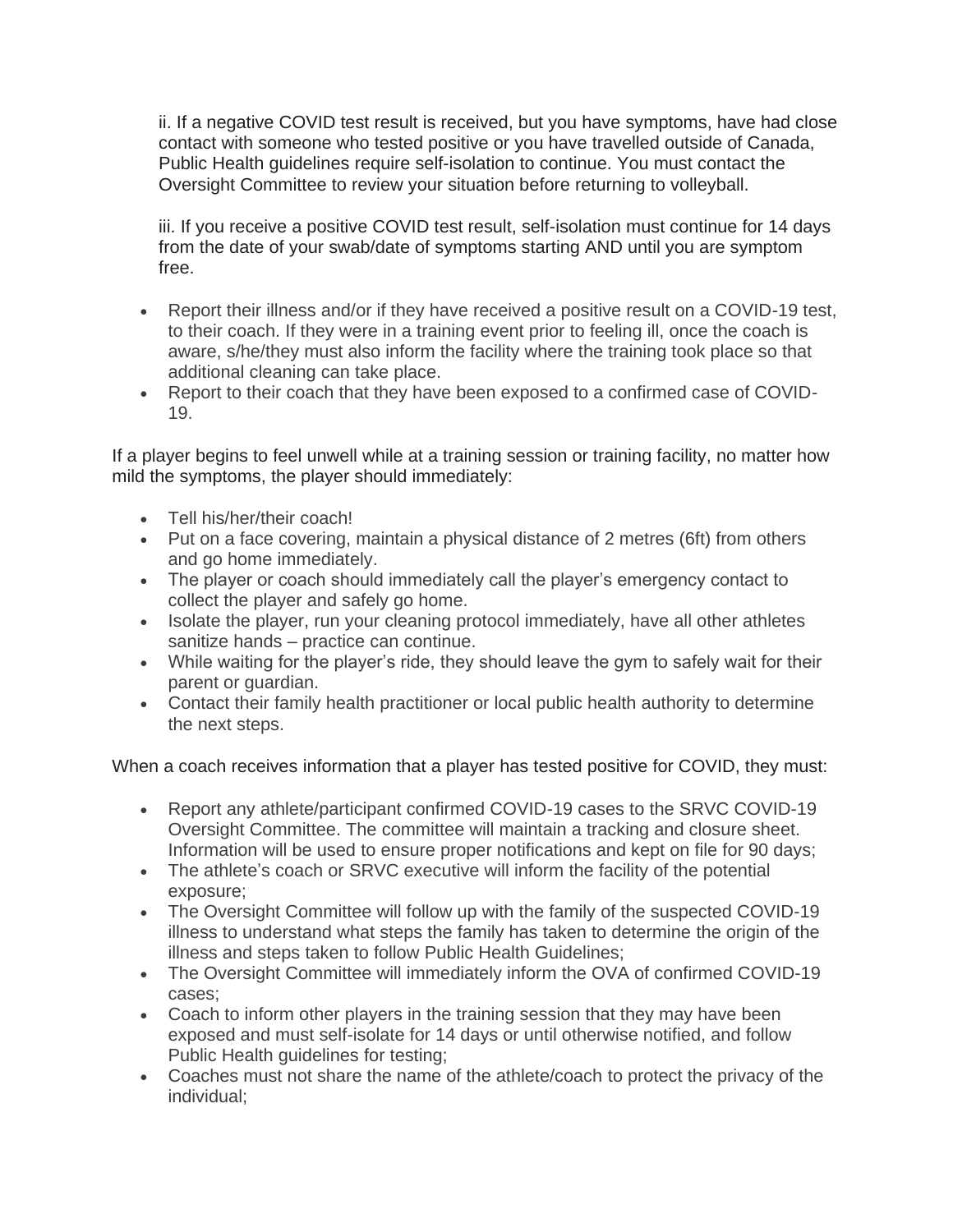• Oversight Committee will provide the coach with an email template to use.

If a coach or athlete is notified by Public Health that they are a "close contact' of someone who has tested positive:

- The 'close contact' must inform their Coach immediately and follow all protocols listed above. If it is a coach, please contact Tauri Caputo directly;
- The "close contact" must self-isolate and follow the guidance of Public Health;
- Coach must notify the Oversight Committee to discuss the circumstances and determine the next steps;
- The Oversight Committee will document the situation to understand the nature of the close contact and will seek advice from Public Health in regards to communication/next steps.
- No further training will take place for the group until the Oversight Committee has reviewed the close contact and communicated their recommendation.

#### **Modification/restriction/postponing or canceling of club activities**

- Based on the evolving COVID-19 pandemic, SRVC will follow public health, municipal/provincial government and OVA recommendations regarding modifying/restricting/postponing or canceling activities;
- Athletes should be aware that practices can be cancelled with minimal notice;
- Cancellations will be communicated through TeamSnap and/or email;

### **e) Non-compliance**

Players and parents who do not comply with the above Safety and Hygiene Protocols will be immediately removed from the training session, reported to the SRVC COVID-19 Oversight Committee. In addition, the player/parent will be required to re-read and confirm their understanding of the health and safety requirements. Further instances of noncompliance could result in the player being removed from the program for the rest of the season and any fees paid will be forfeited.

### **3. Communication Plan**

SRVC is committed to ensuring that effective communication is taking place with our membership during the Return to Play Stages.

- Communication of all procedures and protocols will be communicated as follows:
	- o Posted on [smashraiders.ca](http://www.smashraiders.ca/)
	- o Via email
	- o Via TeamSnap

TeamSnap will be used as the primary source of communication (Club-wide and at the team level). TeamSnap is up-to-date with participant contact information. Members are required to update their information if their details change.